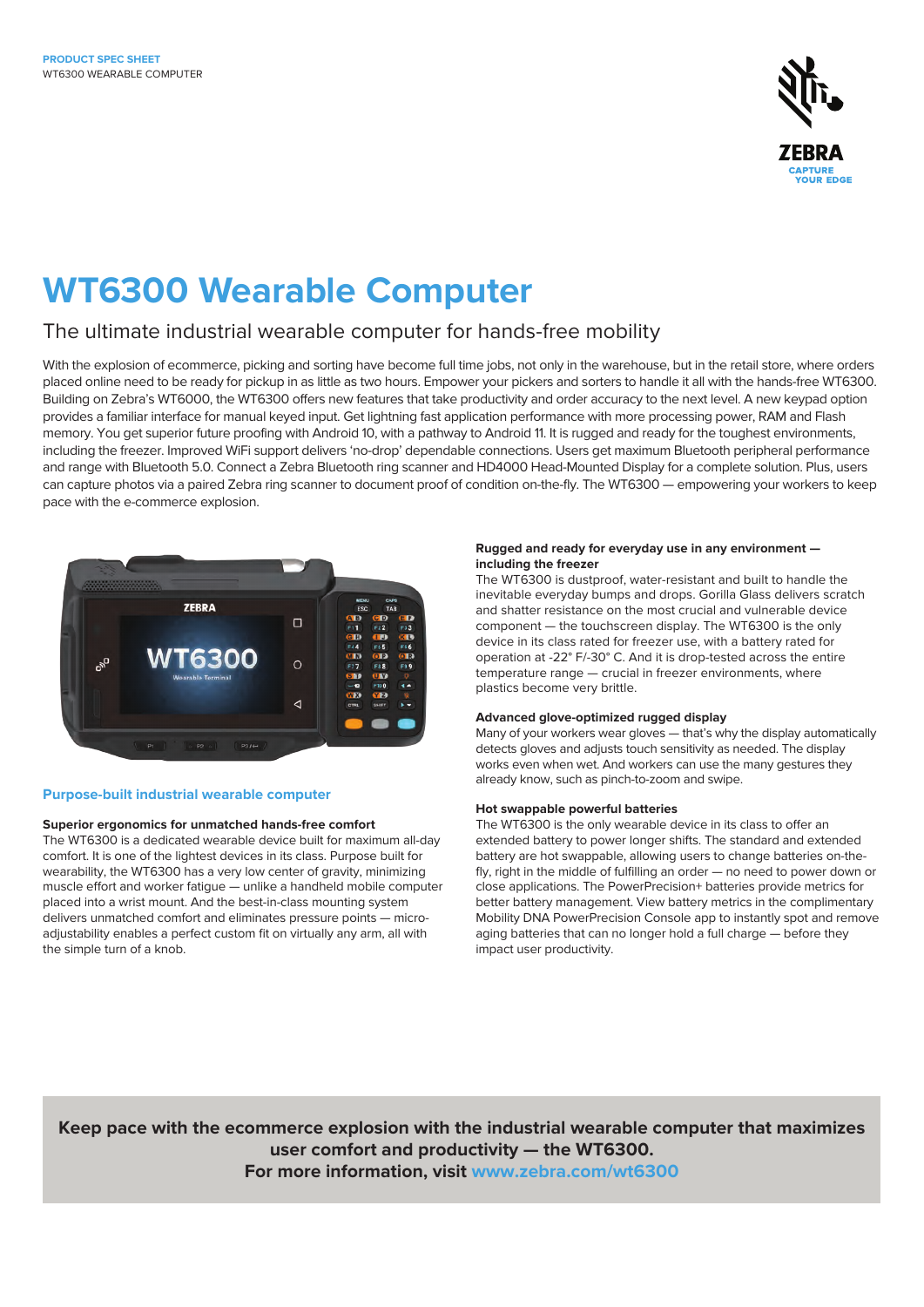#### **Disinfectant-ready to protect your workers**

Shared devices can easily spread germs that can cause serious illness between workers. That's why the WT6300 is built to handle frequent wipedowns with common disinfectants, including isopropyl alcohol and soap and water.

#### **Easy and cost-effective migration from Windows CE and legacy wearable mobile computers**

#### **Support key-based apps with an optional keypad**

With the phase-out of support for Microsoft's Windows CE, it is essential to migrate to a new device to ensure continuity of operations. The WT6300 keypad option makes it easy to migrate to Android. You don't need to change the look and feel of your application screens or your user workflows, minimizing user re-training efforts, while maximizing future proofing. And since there's no need for an on-screen soft keyboard, the entire display is available for more information-rich application screens.

#### **Backwards compatibility with WT6000 accessories**

Cost-effectively upgrade to the next generation in wearable mobile computers while protecting your WT6000 investment — you can use the WT6000 accessories you own today with your WT6300, including batteries, cradles, ring scanners, cables and headsets.

#### **Everything your workers need to maximize productivity**

#### **Zebra's most powerful 'ultimate series' Android platform**

The advanced processor delivers desktop-like performance on even the most demanding applications, all with less power for longer battery cycle times. Future-proof your devices with Android 10 and a pathway to Android 11. If you already have or are planning to purchase other Zebra devices, the shared platform makes device deployment and management easy. In addition, the WT6300 has a 10-year lifecycle, available for sale for five years and serviceable for an additional five years — so the device you buy today is available to support your growing workforce. And throughout these 10 years, you get the OS and security patch updates you need to keep your devices and data secure with LifeGuard™ for Android™.1

#### **More peripheral functionality, flexibility and simplicity with Bluetooth and NFC**

Get maximum Bluetooth peripheral performance with Bluetooth 5.0, offering twice the speed and four times the range of the prior version, Bluetooth 4.0. Pair Bluetooth ring scanners, headsets and more with

a single tap using NFC. Bluetooth Low Energy (BLE) requires less power, enabling longer WT6300 battery cycle times. The WT6300 is the only device in this class to support Bluetooth Class 1 to connect to peripherals up to 328 feet/100 meters away — ideal for printers. And users and IT can easily manage, troubleshoot and find misplaced Bluetooth peripherals with Device Central, a free Mobility DNA tool.2

#### **Capture new business intelligence with high resolution photos**

A Zebra ring scanner connected to the WT6300 can capture photos for indisputable proof of condition — such as an incoming pallet with ripped shrinkwrap or a returned item that is damaged.

#### **Fast 'won't drop' high-performance WiFi connections**

Stay connected with unmatched, fast and dependable 'wired-quality' WiFi connections that deliver near instant application response times with Zebra's Fusion, 2x2 MU-MIMO support and WorryFree WiFi.

#### **Create a complete solution with ready to use hardware and software applications**

#### **Easily add instant push-to-talk communications**

With Mobility DNA's optional Workforce Connect PTT Express, you can easily connect your workforce, so workers can get instant answers to questions and supervisors can improve task management.

#### **Get industry-best scanning performance and simplicity**

Give your workers first-time every time scanning of virtually any barcode in any condition with a Zebra corded or cordless ring scanner. Improve productivity with Multi-Barcode Scanning, a complimentary Mobility DNA app, enabling the capture of multiple barcodes on an item or pallet with a single press of the scan trigger — no need to remember the correct scanning order or cover up nearby barcodes to ensure the right barcode is captured.

#### **Pick 24% more orders with new dynamic workflows**

Zebra's FulfillmentEdge application dynamically aggregates the work orders in your backend systems to enable one person to complete multiple work orders, all in one trip through the warehouse. When workers are wearing a WT6300 connected to Zebra's HD4000 Head-Mounted Display and a Zebra ring scanner, you can maximize worker productivity by projecting information directly into a worker's line of sight via the HD4000 — such as step-by-step directions to the next pick location and a photo of the item. A quick scan of the item's barcode enables verification of pick accuracy. And the system is so easy to use that training and onboarding time is reduced by 90%.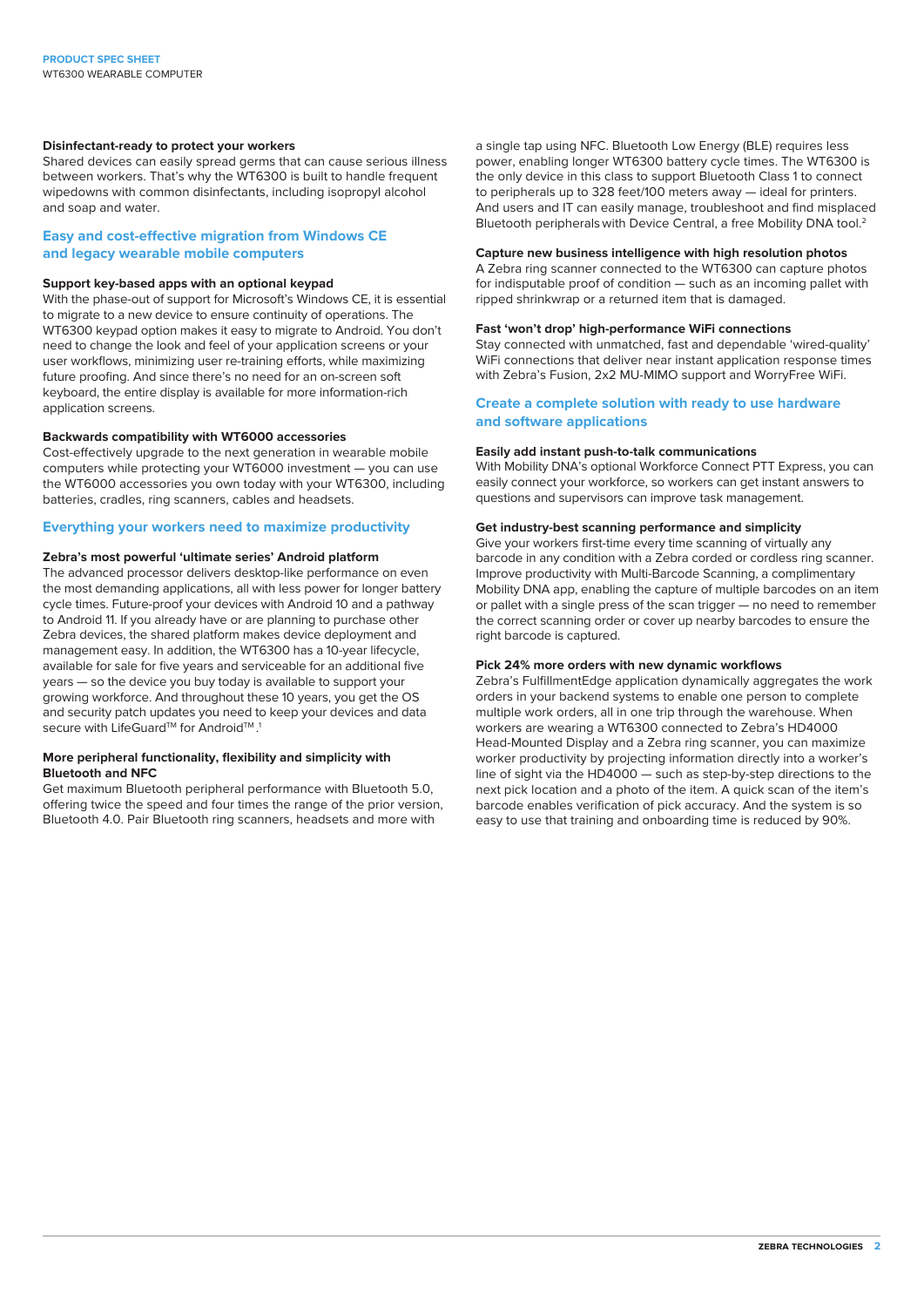## **Specifications Markets and** <br> **Specifications**

| <b>Physical Characteristics</b>            |                                                                                                                                                                                                                         |
|--------------------------------------------|-------------------------------------------------------------------------------------------------------------------------------------------------------------------------------------------------------------------------|
| <b>Dimensions</b>                          | 4.7 in. L X 3.5 in. W X .7 in. D and 1.3 in. (D)<br>121 mm L X 89 mm W X 20 mm D and 34 mm (D)                                                                                                                          |
| Weight                                     | 9 oz./256 g (standard battery)<br>11 oz./312 g (extended battery)                                                                                                                                                       |
| Display                                    | 3.2 in. WVGA (800x480); LED backlight; color display;<br>optically bonded to touch panel                                                                                                                                |
| <b>Touch Panel</b>                         | Capacitive touch panel; fingertip and glove support;<br>conductive stylus support; Corning® Gorilla® Glass                                                                                                              |
| Power                                      | Standard battery - 3350 mAh<br>Extended battery - 5000 mAh/freezer rated<br>PowerPrecision+ battery; hot swap                                                                                                           |
| <b>Network Connections</b>                 | WLAN, WPAN (Bluetooth), USB 2.0 (high speed client<br>and host)                                                                                                                                                         |
| <b>Notifications</b>                       | Audible tone; multi-color LEDs; haptic feedback                                                                                                                                                                         |
| Keypad                                     | On-screen keypad; three programmable function<br>keys; optional alphanumeric and function keyboard<br>accessory                                                                                                         |
| <b>Voice and Audio</b>                     | Integrated speaker and mic; PTT <sup>3</sup> voice support<br>wired and Bluetooth headset support; 3rd party<br>VDP client support                                                                                      |
| <b>Buttons</b>                             | Volume up, volume down, enter; programmable                                                                                                                                                                             |
| <b>Performance Characteristics</b>         |                                                                                                                                                                                                                         |
| <b>CPU</b>                                 | Qualcomm Snapdragon™ 660 octa-core, 2.2 GHz                                                                                                                                                                             |
| <b>Operating System</b>                    | Android 10; upgradeable through Android 11/R*<br>with Zebra's Restricted Mode for control over GMS<br>and other services (*Support for future Android<br>OS releases past A11/R are subject to Qualcomm<br>validation.) |
| Memory                                     | 3 GB RAM/32 GB Flash                                                                                                                                                                                                    |
| <b>User Environment</b>                    |                                                                                                                                                                                                                         |
| <b>Operating Temp.</b>                     | -22° F to 122° F/-30° C to +50° C                                                                                                                                                                                       |
| Storage Temp.                              | -40° F to 158° F/-40° C to +70° C                                                                                                                                                                                       |
| <b>Humidity</b>                            | 5% - 95% non condensing                                                                                                                                                                                                 |
| Drop Spec.                                 | Multiple 4 ft./1.2 m drops to concrete across<br>operating temp                                                                                                                                                         |
| Tumble Spec.                               | 1,000 tumbles @ 1.6 ft./0.5 m; meets and exceeds<br>IEC tumble specifications                                                                                                                                           |
| Sealing                                    | IP65 per applicable IEC sealing specifications                                                                                                                                                                          |
| <b>Vibration</b>                           | 4g PK Sine (5Hz to 2kHz); 0.04g 2/Hz Random (20 Hz<br>to 2 kHz); 60 minutes duration per axis, 3 axis                                                                                                                   |
| Electrostatic<br>Discharge (ESD)           | +/-15 kV air discharge, +/-8 kV direct/indirect<br>discharge                                                                                                                                                            |
| <b>Interactive Sensor Technology (IST)</b> |                                                                                                                                                                                                                         |
| <b>Motion Sensor</b>                       | 3-axis accelerometer with MEMS Gyro                                                                                                                                                                                     |
| Data Capture                               |                                                                                                                                                                                                                         |
| Scanning                                   | Corded ring scanners: RS4000 and RS5000<br>Bluetooth ring scanners: RS5100 and RS6000 with<br>NFC tap to pair                                                                                                           |

**NFC** ISO14443 Type A and B: FeliCa and ISO 15693 cards.

P2P mode and Card Emulation via Host (HCE) support

| <b>Wireless LAN</b>            |                                                                                                                                                                                                                                                                                                                                                                                     |
|--------------------------------|-------------------------------------------------------------------------------------------------------------------------------------------------------------------------------------------------------------------------------------------------------------------------------------------------------------------------------------------------------------------------------------|
| <b>WLAN Radio</b>              | IEEE 802.11 a/b/g/n/ac/d/h/i/r/k/w/v/mc; 2x2 MU-MIMO<br>Wi-Fi <sup>"</sup> certified; Dual Band Simultaneous; IPv4, IPv6                                                                                                                                                                                                                                                            |
| Data Rates                     | 5GHz: 802.11a/n/ac - 20MHz, 40MHz, 80MHz - up<br>to 866.7 Mbps<br>2.4GHz: 802.11b/g/n - 20MHz, 40MHz - up to 300<br>Mbps                                                                                                                                                                                                                                                            |
| <b>Operating Channels</b>      | Channel 1-13 (2412-2472 MHz):<br>1,2,3,4,5,6,7,8,9,10,11,12,13<br>Channel 36-165 (5180-5825MHz): 36, 40, 44, 48, 52,<br>56, 60, 64, 100, 104, 108, 112, 116, 120, 124, 128, 132,<br>136, 140, 144, 149, 153, 157, 161, 165<br>Channel Bandwidth: 20, 40, 80 MHz<br>Actual operating channels/ frequencies and<br>bandwidths depend on regulatory rules and<br>certification agency. |
| <b>Security and Encryption</b> | WEP (40 or 104 bit); WPA/WPA2 Personal (TKIP, and<br>AES); WPA3 Personal (SAE); WPA/WPA2 Enterprise<br>(TKIP and AES); WPA3 Enterprise (AES) - EAP-TTLS<br>(PAP, MSCHAP, MSCHAPv2), EAP-TLS, PEAPv0-<br>MSCHAPv2, PEAPv1-EAP-GTC, LEAP and EAP-PWD;<br>WPA3 Enterprise 192-bit Mode (GCMP-256) - EAP-<br>TLS; Enhanced Open (OWE)                                                   |
| <b>Certifications</b>          | WFA (802.11n, 80211ac, WPA2-Personal, WPA3-<br>Personal, WPA2-Enterprise, WPA3-Enterprise, WPA3-<br>Enterprise 192-bit mode, WMM, WMM-PS, PMF, WiFi<br>Direct, WMM-AC and Voice Enterprise)                                                                                                                                                                                         |
| <b>Fast Roam</b>               | PMKID caching; Cisco CCKM; 802.11r (Over-the-Air);<br>OKC                                                                                                                                                                                                                                                                                                                           |
| <b>Wireless PAN</b>            |                                                                                                                                                                                                                                                                                                                                                                                     |
| Bluetooth                      | Bluetooth 5.0; Bluetooth Low Energy (BLE) support;<br>Class 1                                                                                                                                                                                                                                                                                                                       |

#### **Warranty**

Subject to the terms of Zebra's hardware warranty statement, the WT6300 is warranted against defects in workmanship and materials for a period of one (1) year from the date of shipment. For complete warranty statement, please visit w.zebra.com

#### **Recommended Services**

Support Services: Maximize device availability, operational efficiency, and security updates with Zebra OneCare™ Essential or Select services. Protect your investment with depot repair or advanced device replacement, technical support, software and support, LifeGuard updates, Device Diagnostics and included cloud-based VisibilityIQ™ OneCare™ for insight into repair, case, contract, LifeGuard reports and more.

Zebra VisibilityIQ™ Foresight: With 24+ reports, this optional business intelligence service aggregates device data onto a single, color-coded, cloudbased pane of glass, letting you know how your devices are performing, so you can decide what next steps you can take to improve your operations, maximize productivity and provide actionable insight to streamline workflows.

Video on Device: Pre-loaded, it is a secure and consistent way to enable your staff with on-device training. Deliver video content to your associates with the basic VoD app that will put the right content on the palm of their hands, including how to clean and sanitize the device.

Continued on back

## **Applications**

#### **Warehousing/ Distribution/ Transportation**

- **and Logistics Receiving**
- 
- <sup>P</sup>icking
- Carton put away • Replenishment
- •<br>Packing
- Staging
- **Fruck loading/**
- unloading
- Returns management

#### **Retail**

- Back of store warehouse management
- Front of store picking or online orders
- Price audits/changes
- Store receiving nventory
- management
- n-store communications

#### **Manufacturing**

- nventory management
- Line-side
- replenishment
- Parts tracking